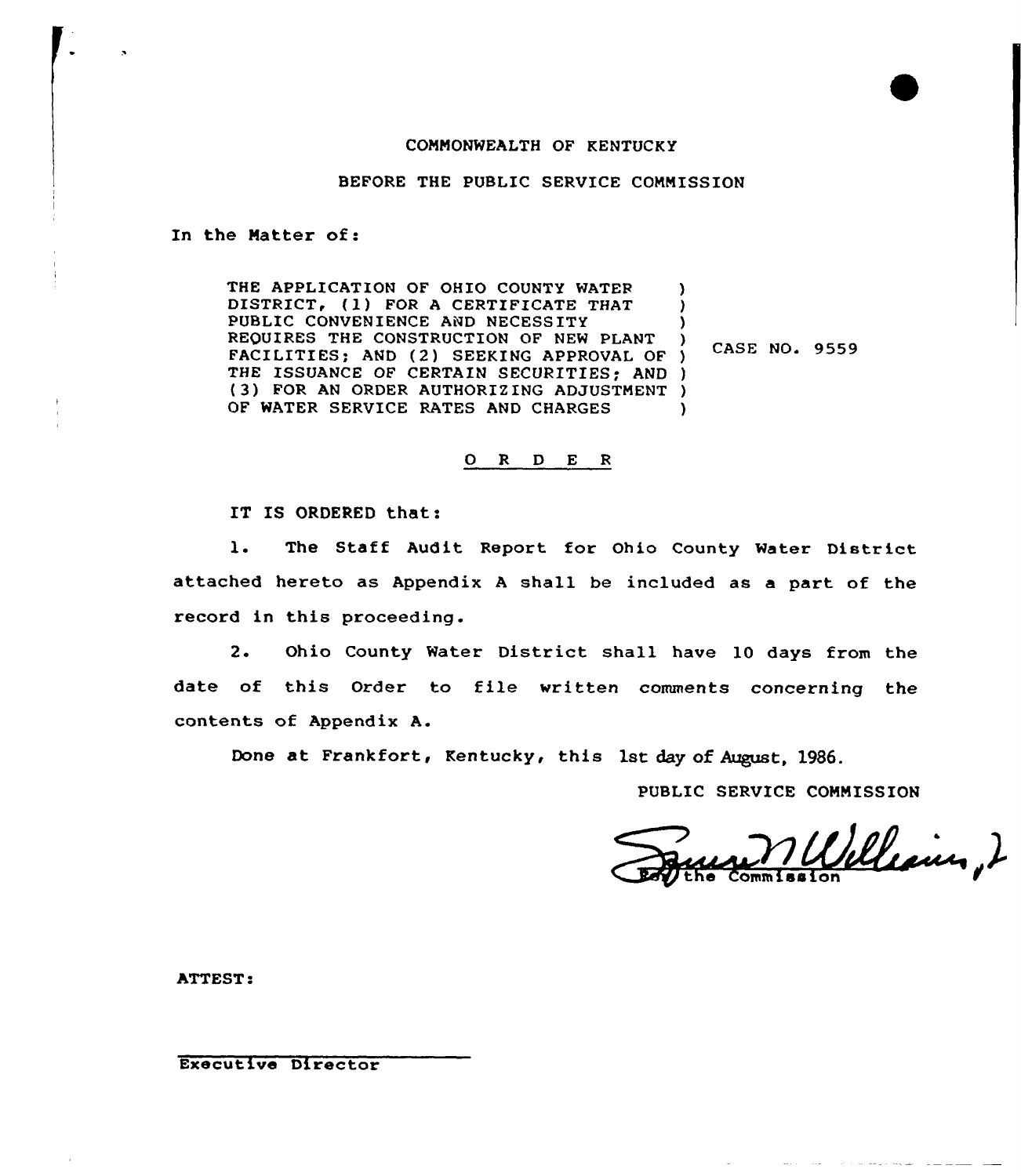STAFF REPORT

 $\mathcal{L}^{\mathcal{L}}(\mathcal{A})$ 

 $\sim$ 

ON

# OHIO COUNTY WATER DISTRICT

Prepared Syx Samuel J. Bryant, Jr.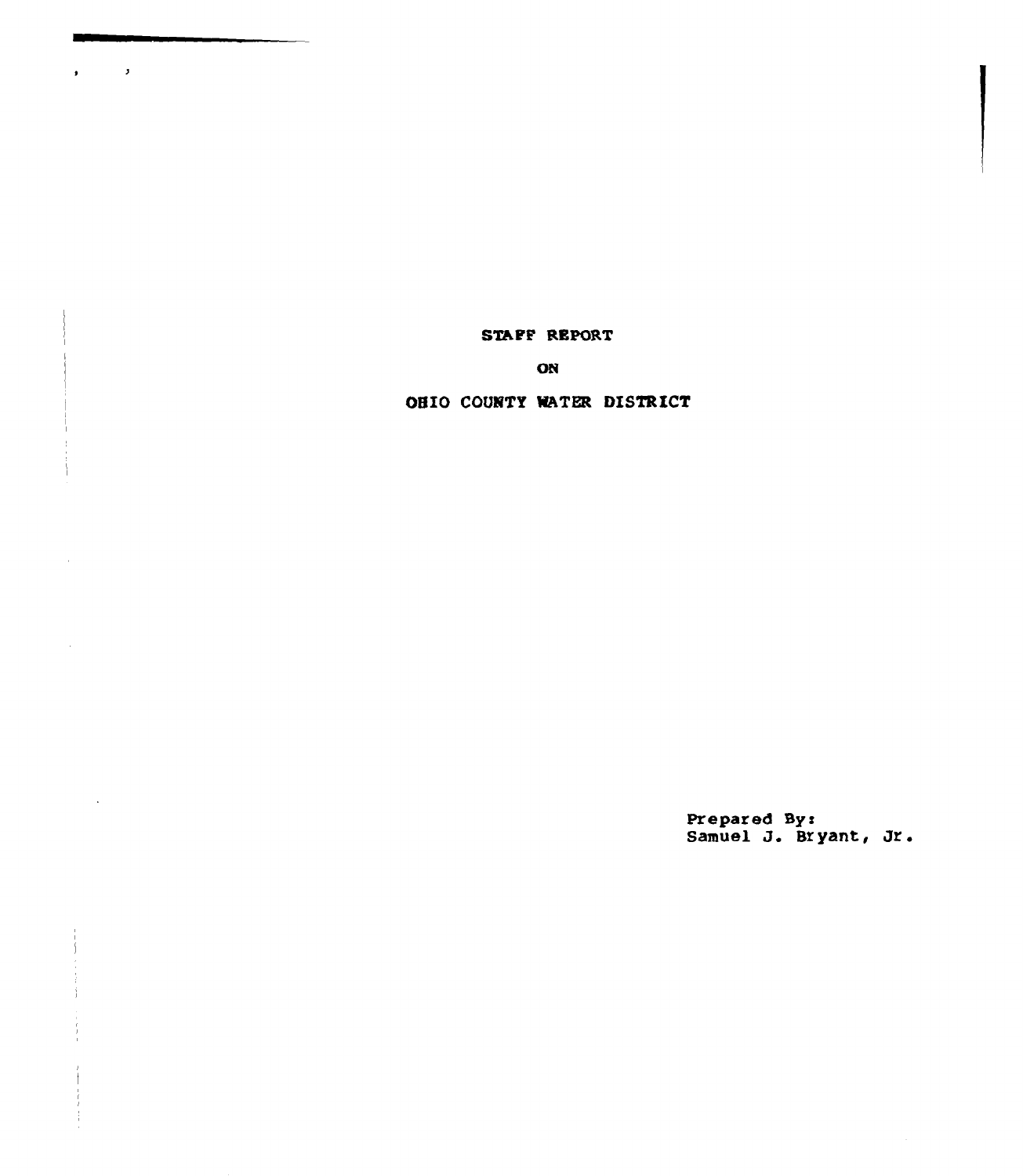# Staff Audit Report on Ohio County Water District

#### PREFACE

On April 4, 1986, Ohio County Water District ("Ohio County") filed its application seeking an increase in its rates for water service in conjunction with its proposed construction project. The proposed rates would generate approximately \$255,404 on an annual basis, an increase of approximately 42 percent in the rates currently being charged.

As part of its endeavor to shorten and simplify the regulatory process for utilities the Commission chose to per form a limited financial audit of Ohio County's operations for the test period, calendar year 1985. The Commission's objective was to substantially reduce the need for wr itten data requests, decrease the time necessary to examine the application and, therefore, decrease the expense to the utility. Mr. Sam Bryant of the Commisssion's Division of Rates and Tariffs performed the audit on July 21-22, 1986, at the office of Ohio County in Hartford, Rentucky.

## SCOPE

The scope of the audit was limited to obtaining information to determine whether the operating expenses as reported in Ohio County's 1985 Annual Report used as the test period in this case were representative of normal operations and to gather information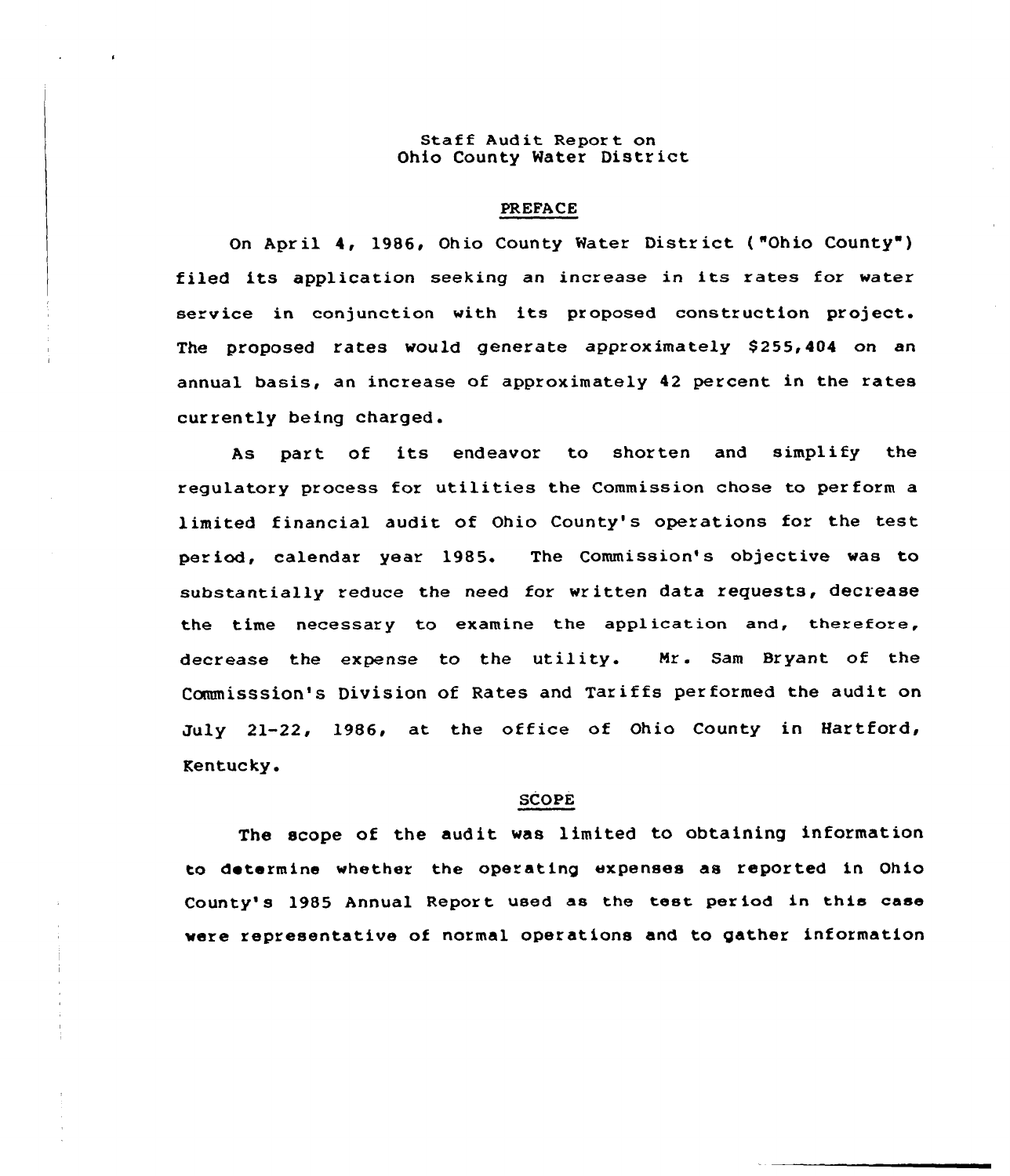to evaluate pro forma adjustments proposed in Ohio County's filing. Expenditures charged to test year operations were reviewed as were the invoices. Insignificant or immatet ial discrepancies were not pursued and are not addressed herein. All findings herein are contingent upon approval by the Commission of the proposed expansion program and terms of financing as submitted in this proceeding. Based on the findings herein the staff recommends that Ohio County be granted the entire increase requested of S255,404.

#### FINDINGS

#### Utility Plant in Service

Upon examination of the records of Ohio County staff determined that, the Utility Plant in Service account was overstated by  $$4,000$  due to a contribution of land by the Ohio County Fiscal Court that was later retracted. Staff, therefore, recommends that Ohio County's Plant in Service account and its Contributions in Aid of Construction account be reduced by \$4,000. Operating Revenues

Ohio County reported operating revenues of 8613,753 for the test period including Other Water Revenues in the amount of \$ 13,083. During the course of the audit staff determined that \$9,062 of Other Water Revenues was reimbursement for expenses incurred on two separate projects during the test period. The Kentucky Transportation Cabinet reimbursed Ohio County \$6,405 for expenses incurred for a 1 ine relocation and in another instance Ohio County was reimbursed for expenses in the amount of  $$2,657$ incurred when <sup>a</sup> water line was damaged. It is the staff'

 $-3-$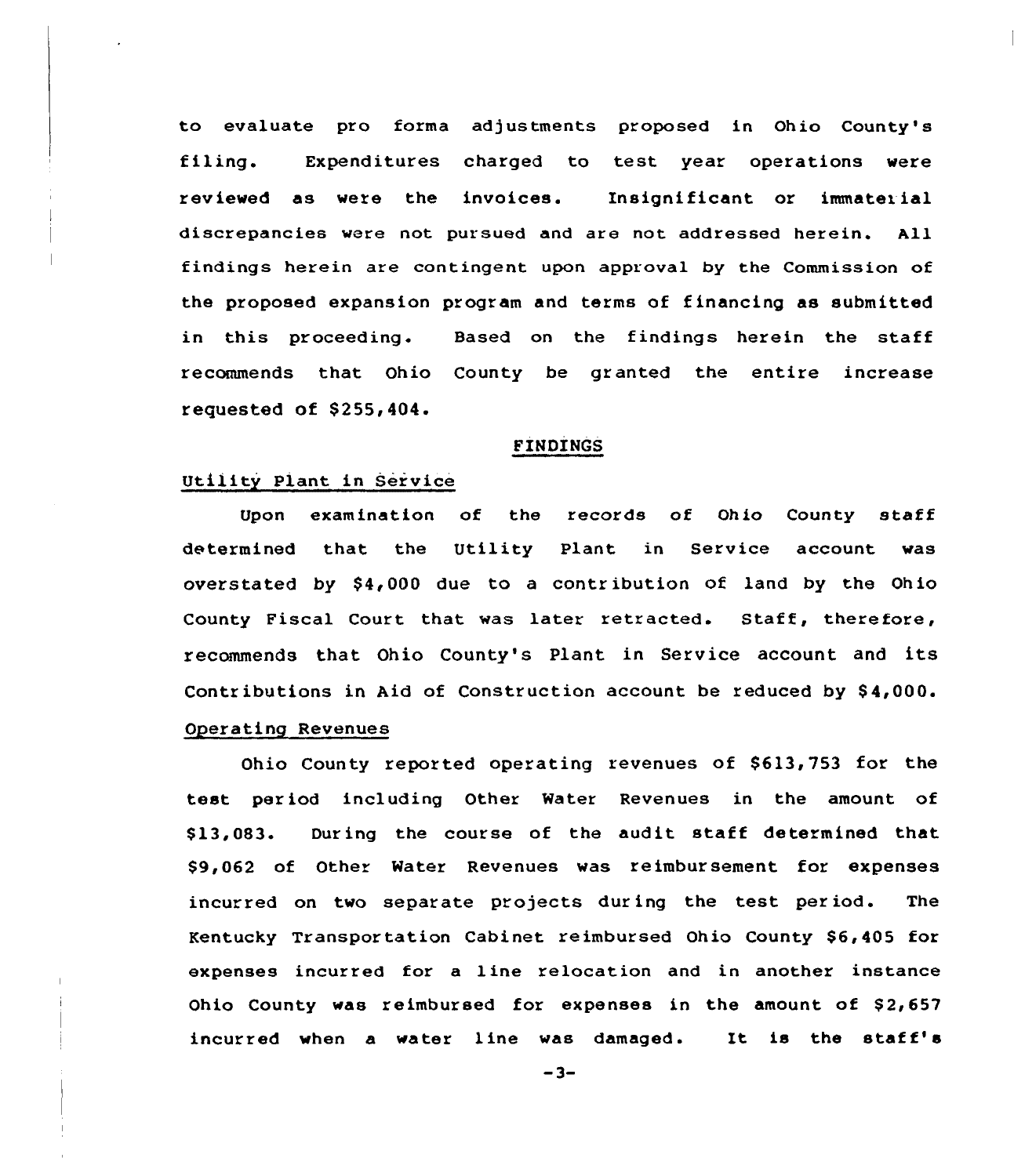judgment that the line relocation should be charged to plant in service and contributions in aid of construction. Staff further concludes that the revenues reported for the reimbursement of expenses on the damaged water line are not representative of normal test period operations. Staff therefore, recommends that Ohio County's test period operating revenues be reduced by \$9,062.

Ohio County proposed adjustments to its test period water sales that would result in a net reduction to operating revenues of \$6,482. It is the staff's judgment that the proposed adjustments are proper and necessary and recommends that they be accepted for rate-making purposes .

# Operating Expenses

During the course of the audit staff found no material discrepancies in Ohio County's reported test period operating expenses, however, the staff recommends that Ohio County closely examine expenditures to determine if they should be capitalized or expensed during the current period.

Ohio County proposed in its filing adjustments to operating expenses totalling \$60,948. Staff finds these adjustments are proper and necessary and recommends that they be accepted with the following exceptions:

# Meter Testing

Ohio County proposed to increase its operating expenses by \$20,000 due to this Commission's regulation regarding meter testing. Ohio County estimates that it will replace <sup>500</sup> meters per year at a cost of S30 per meter and that the testing equipment

-4-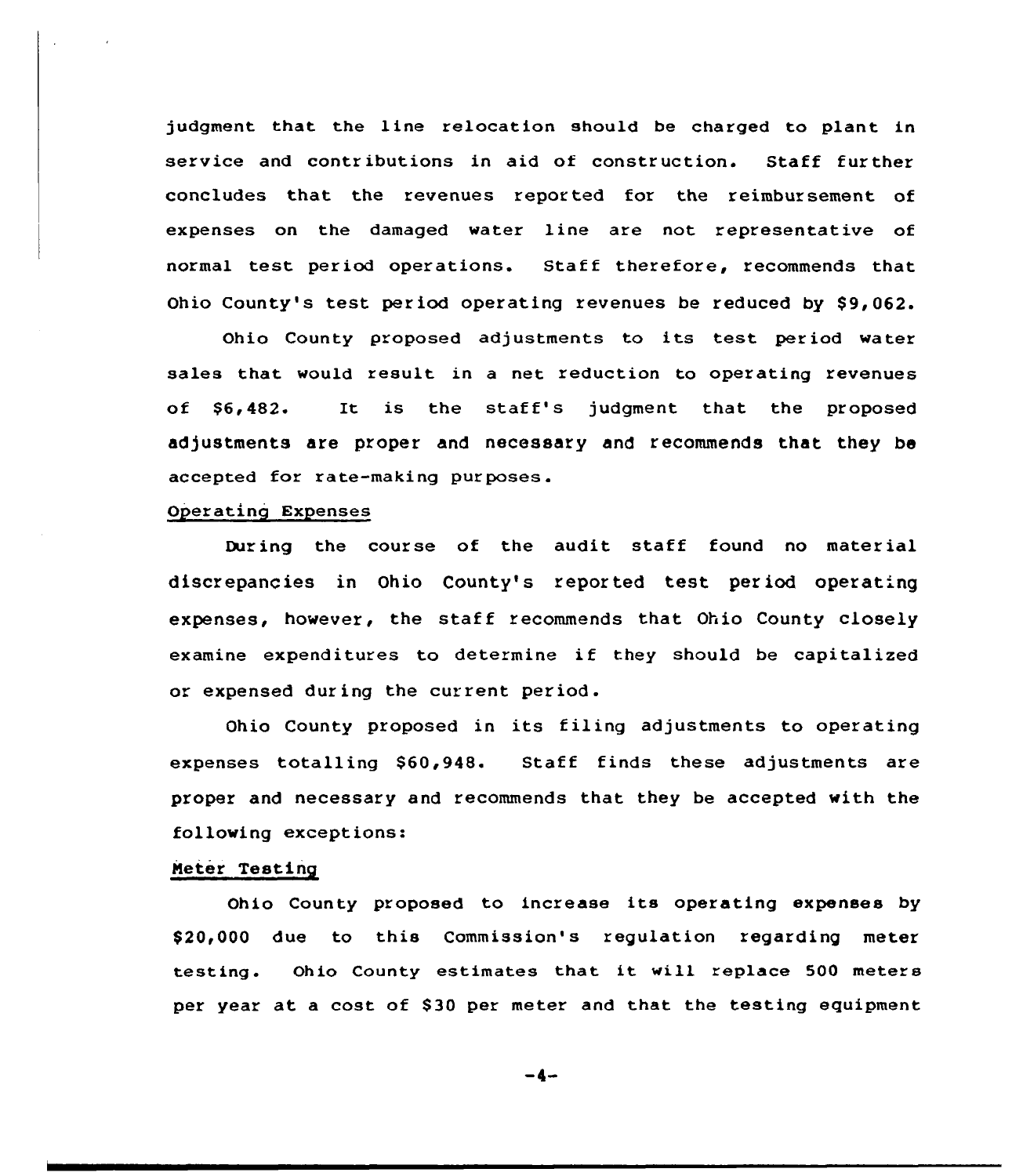will cost \$5,000. It is the staff's conclusion that Ohio County will not have to replace every meter that it tests and assumes that Ohio County interpreted the Commission's regulation to mean that twenty percent of its meters should be replaced every year. If this is the case then Ohio County has in fact misinterpreted the regulation. Staff concludes that Ohio County has not provided proper support for this adjustment and it should be denied. In addition, it is the staff's judgment that the  $$5,000$  expenditure for meter testing equipment should be capitalized. Accordingly staff recommends that Ohio County's operating expenses be reduced by \$20,000.

# Naintenance Expenses

The staff recommends that Ohio County's maintenance expenses be reduced by \$7,225 in conjunction with staff adjustments to Ohio County's operating revenues.

## Salaries and Wages

Ohio County proposed to increase its operating expenses to allow for a six percent increase in salaries and wages. Staff concludes that a six percent increase is excessive given the current cost of living and inflation rates. Staff recommends a five percent increase in salaries and wages thus reducing Ohio County's operating expenses by  $$1,550$ . In addition, during examination of Ohio County's filing it was determined that there was a \$10,000 error in the calculation of Ohio County's proposed salary and wage expense. Correction of this error results in an additional reduction of \$10,000 to Ohio County's proposed operating expenses. Staff also recommends a reduction of  $$1,837$ 

 $-5-$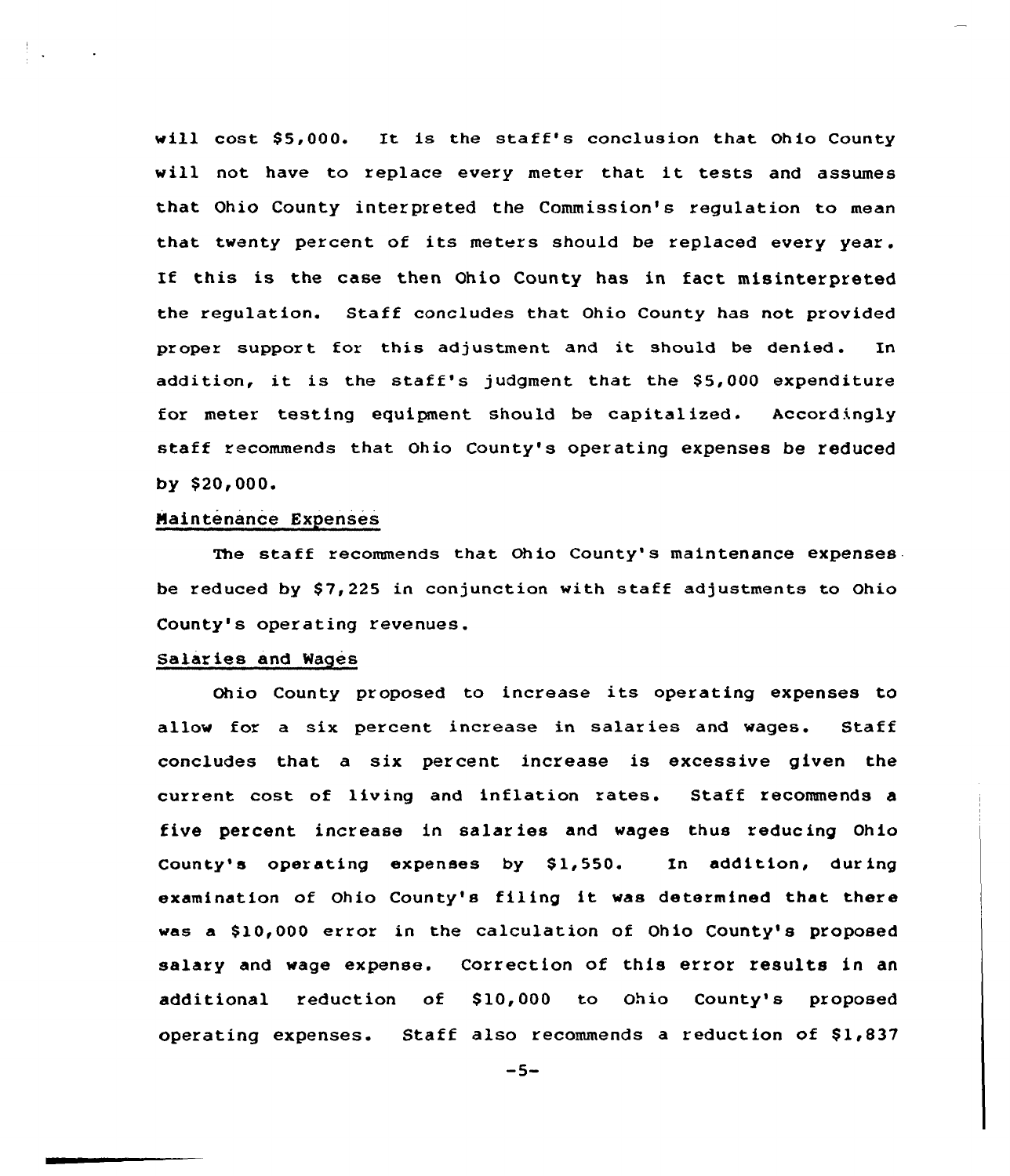to Ohio County's wage expense reflective of reimbursement by the Kentucky Transpor tation Cabinet of labor related expenses incurred by Ohio County on a line relocation.

# Office Supplies and Expenses

Ohio County proposed to increase its operating expenses by \$2,577 for the purchase of additional office furniture and an additional telephone line. It is the staff's conclusion that Ohio County has not shown sufficient evidence of need and has not proven <sup>a</sup> benefit to its ratepayers and that the proposed adjustments be denied thus reducing Ohio County's operating expenses by 82,577.

# Depreciation Expense

Ohio County reported depreciation expense of \$98,703 for the test period resulting in a composite rate of approximately two percent based on utility plant in service of \$4,994,764 and construction work in progress of S29,737. For rate-making purposes the Commission generally allows depreciation only on that portion of plant acquired through investment and not on plant acquired through contributions. During the course of the audit the staff found no evidence that the Commission should change this practice and therefore recommends that Ohio County's test period depreciation expense be reduced by \$39,708 to reflect the contributed portion of Ohio County's plant in service.

In addition, the staff finds it acceptable to increase Ohio County's depreciation expense by \$266 to reflect depreciation on capitalized items recommended herein.

 $-6-$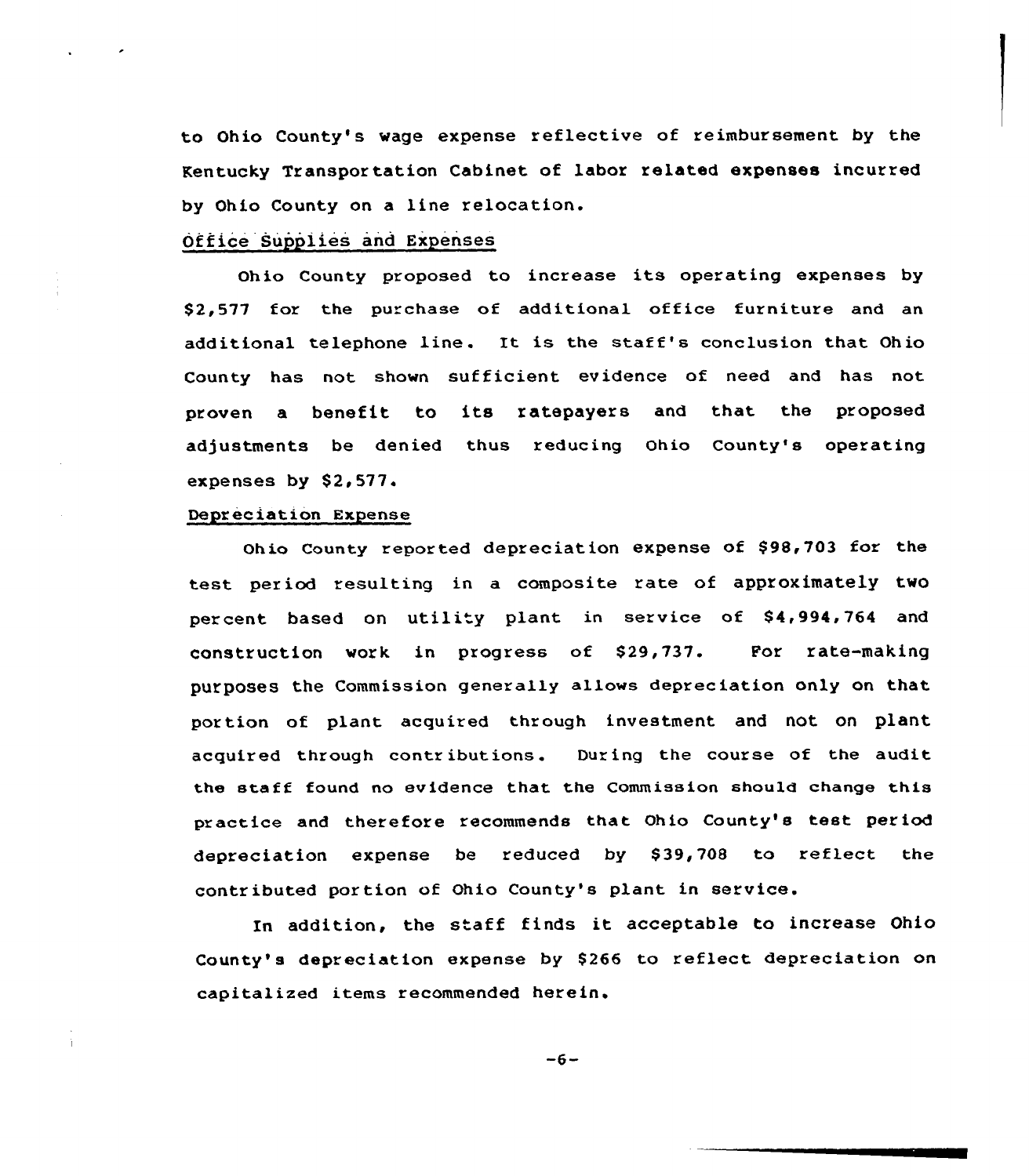Ohio County made no adjustment to depreciation expense to reflect the new plant proposed in this proceeding. The noncontributed portion of the expansion is estimated to cost \$ 2,010,000 and it is the staff's judgment that for rate-making purposes it is acceptable to allow depreciation expense on the non-contr ibuted por tion of the expansion and, therefore, recommends that Ohio County's test period depreciation expense be increased by  $$40,200$ .

#### SUMNAR Y

Based on the recommendations proposed by the staff in this report Ohio County's operations are as follows:

| <b>Income:</b>               | Ohio County<br>Pro Forma | Staff<br>Adjustments | Recommended |
|------------------------------|--------------------------|----------------------|-------------|
| Water Sales                  | \$594,188                | \$255,404            | \$849,592   |
| Misc. Revenue                | 13,083                   | (9,062)              | 4,021       |
| Interest Income              | 36,681                   |                      | 36,681      |
| <b>Total Income</b>          | 643,952                  | 246, 342             | 890,294     |
| Operating Expenses:          |                          |                      |             |
| Power for Pumping            | \$89,549                 |                      | \$89,549    |
| Supplies and Expenses        | 28,801                   | (2, 577)             | 26,224      |
| Maintenance Expenses         | 46,656                   | (27, 225)            | 19,431      |
| Labor                        | 174,451                  | (13, 387)            | 161,064     |
| Salaries                     | 3,250                    |                      | 3,250       |
| Chemicals                    | 26,483                   |                      | 26,483      |
| Uncollectible Accounts       | 3,375                    |                      | 3,375       |
| Outside Services             | 13,500                   |                      | 13,500      |
| Insurance                    | 18,500                   |                      | 18,500      |
| Pensions & Benefits          | 18,127                   |                      | 18,127      |
| Misc. General Expenses       | 3,637                    |                      | 3,637       |
| Transportation Expenses      | 25,292                   |                      | 25,292      |
| Depreciation Expense         | 98,703                   | 758                  | 99,461      |
| Taxes Other Than Income      | 12,090                   |                      | 12,090      |
| Total Operating Expenses     | 5562,414                 | \$(42, 431)          | \$519,983   |
| Net Income Before Interest   | 81,538                   | 288,773              | 370,311     |
| Interest on Long-Term Debt   | 108,986                  | 211,050              | 320,036     |
| Amortization of Debt Expense | 720                      |                      | 720         |
| Net Income                   | \$(28,168)               | 77,723               | 49,555      |

 $-7-$